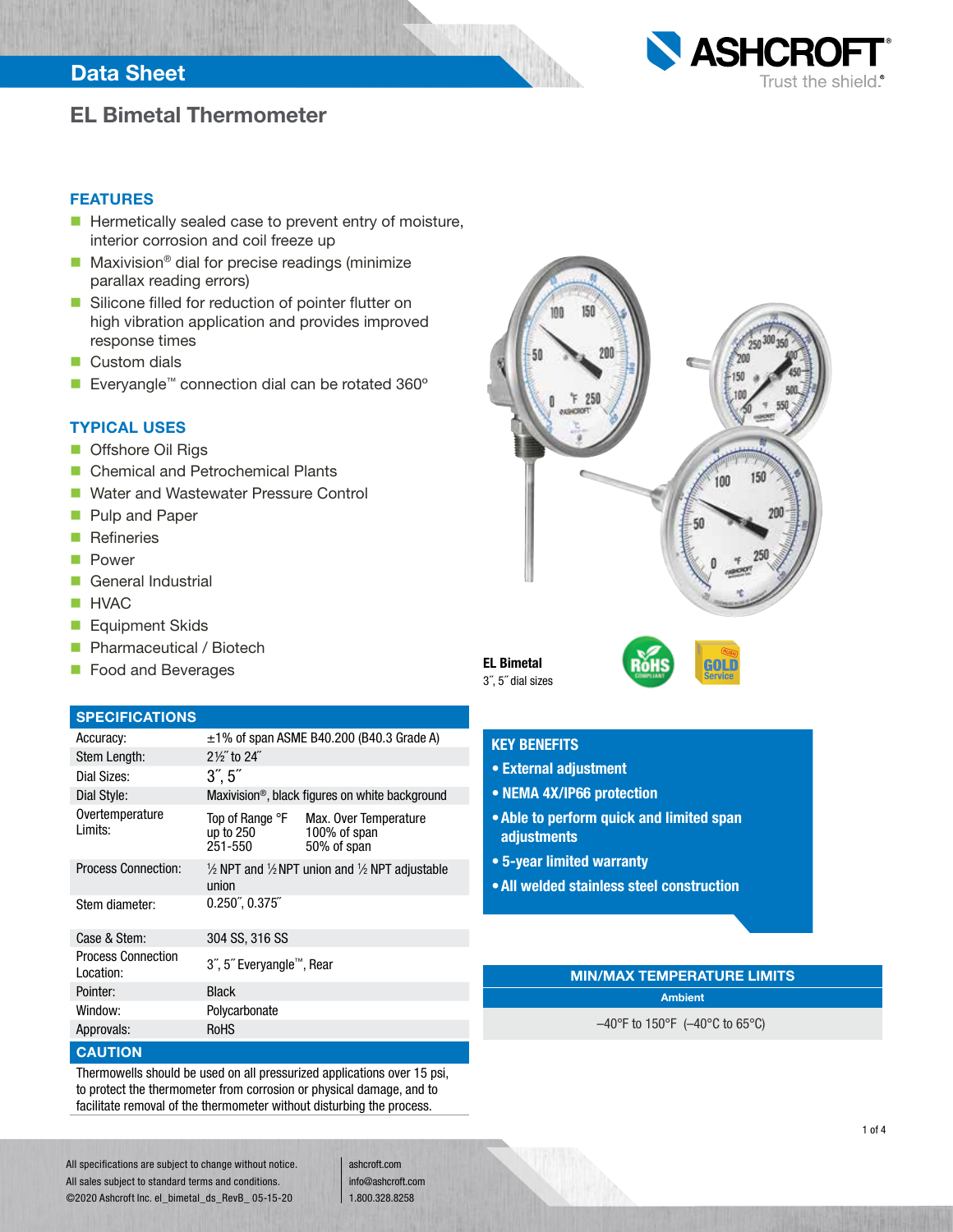

# EL Bimetal Thermometer

| <b>ORDERING CODE</b>                                                                                          | <b>Example:</b> | <b>30EL</b> | 60 | R | 060 | <b>XSG</b> | 0/200°F |
|---------------------------------------------------------------------------------------------------------------|-----------------|-------------|----|---|-----|------------|---------|
| <b>Dial Size and Model</b>                                                                                    |                 |             |    |   |     |            |         |
| 30EL - 3" External adjust liquid filled bimetal                                                               |                 | 30EL        |    |   |     |            |         |
| 50EL - 5" External adjust liquid filled bimetal                                                               |                 |             |    |   |     |            |         |
| <b>Stem and Connection</b>                                                                                    |                 |             |    |   |     |            |         |
| 42 - 1/2 NPT Union (Everyangle <sup>™</sup> only) (Allows thermometer to be rotated to desired orientation)   |                 |             |    |   |     |            |         |
| 60 - 1/2 Fixed NPT                                                                                            |                 |             | 60 |   |     |            |         |
| 70 - 1/2 NPT Adjustable Union (5" Everyangle™ only) (Allows thermometer to be rotated to desired orientation) |                 |             |    |   |     |            |         |
| <b>Connection Location</b>                                                                                    |                 |             |    |   |     |            |         |
| R - Rear connection                                                                                           |                 |             |    | R |     |            |         |
| E - Everyangle™ connection                                                                                    |                 |             |    |   |     |            |         |
| Stem Length (Consult factory for custom or longer stem length)                                                |                 |             |    |   |     |            |         |
| $025 - 2\frac{1}{2}$                                                                                          |                 |             |    |   |     |            |         |
| $040 - 4$ "                                                                                                   |                 |             |    |   |     |            |         |
| $060 - 6"$                                                                                                    |                 |             |    |   | 060 |            |         |
| $090 - 9$                                                                                                     |                 |             |    |   |     |            |         |
| $120 - 12$                                                                                                    |                 |             |    |   |     |            |         |
| $150 - 15$                                                                                                    |                 |             |    |   |     |            |         |
| $180 - 18$                                                                                                    |                 |             |    |   |     |            |         |
| $240 - 24$ "                                                                                                  |                 |             |    |   |     |            |         |
| Options - (if choosing an option(s) must include an "X")                                                      |                 |             |    |   |     | $X_{-}$    |         |
| CS - Dual scale                                                                                               |                 |             |    |   |     |            |         |
| DM - Dial marking                                                                                             |                 |             |    |   |     |            |         |
| NH - SS tag                                                                                                   |                 |             |    |   |     |            |         |
| YW - 316 SS construction (5" Everyangle" connection)                                                          |                 |             |    |   |     |            |         |
| C4 - Individual calibration certification                                                                     |                 |             |    |   |     |            |         |
| 3B - %" stem diameter with 1/2 NPT                                                                            |                 |             |    |   |     |            |         |
| Temperature Ranges (see table on page 3)                                                                      |                 |             |    |   |     |            |         |
| 0/200°F                                                                                                       |                 |             |    |   |     |            | 0/200°F |
|                                                                                                               |                 |             |    |   |     |            |         |

All specifications are subject to change without notice. All sales subject to standard terms and conditions. ©2020 Ashcroft Inc. el\_bimetal\_ds\_RevB\_ 05-15-20

ashcroft.com info@ashcroft.com 1.800.328.8258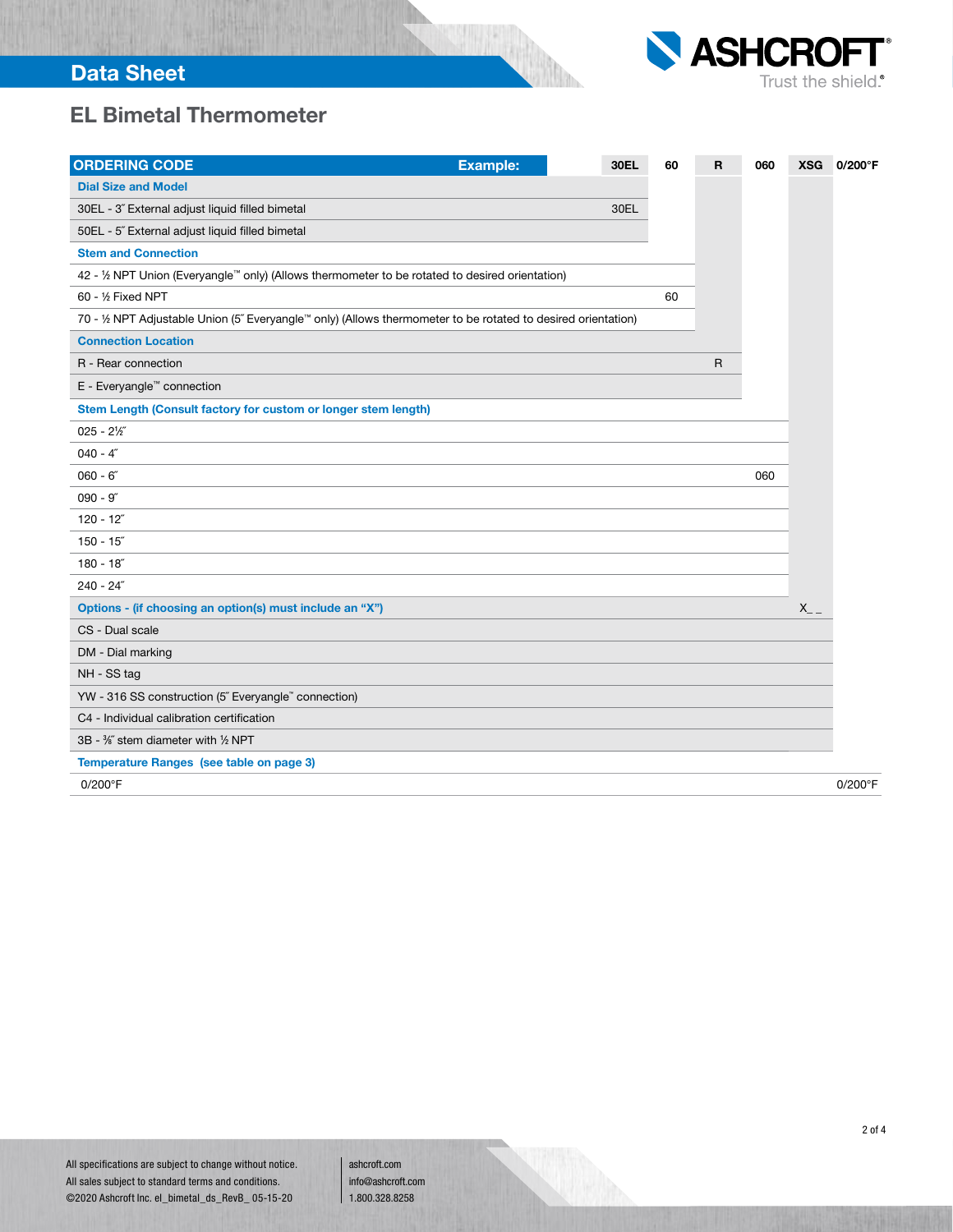



# EL Bimetal Thermometer





| <b>Fahrenheit Inner Range</b> |           |                        | <b>Celsius Inner Range</b> |           |                        |  |  |
|-------------------------------|-----------|------------------------|----------------------------|-----------|------------------------|--|--|
| Inner °F                      | Outer °C  | <b>Restrictions</b>    | Inner °C                   | Outer °F  | <b>Restrictions</b>    |  |  |
| $-40/120$                     | $-40/50$  |                        | $-40/100$                  | $-40/210$ |                        |  |  |
| $-40/160$                     | $-40/70$  |                        | $-40/160$                  | $-40/320$ |                        |  |  |
| $-20/120$                     | $-30/50$  |                        | $-30/70$                   | $-20/160$ |                        |  |  |
| 0/100                         | $-20/40$  | 4" Min for Everyangle™ | $-20/180$                  | 0/350     |                        |  |  |
| 0/150                         | $-20/65$  |                        | $-20/120$                  | 0/250     |                        |  |  |
| 0/200                         | $-20/93$  |                        | $-10/50$                   | 20/120    |                        |  |  |
| 0/250                         | $-20/120$ |                        | $-10/110$                  | 20/230    |                        |  |  |
| 0/300                         | $-20/150$ |                        | 0/60                       | 30/140    | 4" Min for Everyangle™ |  |  |
| 0/350                         | $-20/170$ |                        | 0/100                      | 30/210    |                        |  |  |
| 0/500                         | $-20/260$ |                        | 0/120                      | 30/250    |                        |  |  |
| 20/120                        | $-5/50$   | 4" Min for Everyangle™ | 0/150                      | 30/300    |                        |  |  |
| 30/130                        | 0/55      | 4" Min for Everyangle™ | 0/200                      | 30/400    |                        |  |  |
| 30/240                        | 0/115     |                        | 0/250                      | 30/480    |                        |  |  |
| 50/300                        | 10/150    |                        | 0/300                      | 30/570    |                        |  |  |
| 50/400                        | 10/200    |                        | 10/150                     | 50/300    |                        |  |  |

|  | <b>Single Scale Ranges</b> |  |
|--|----------------------------|--|
|  |                            |  |
|  |                            |  |

| <b>Single Scale Ranges</b> |           |           |                        |  |  |  |  |  |
|----------------------------|-----------|-----------|------------------------|--|--|--|--|--|
| <b>Restrictions</b>        | °Ε        | °C        | <b>Restrictions</b>    |  |  |  |  |  |
|                            | $-40/100$ | $-40/100$ |                        |  |  |  |  |  |
|                            | $-40/160$ | $-40/160$ |                        |  |  |  |  |  |
|                            | $-20/120$ | $-30/70$  |                        |  |  |  |  |  |
| 4" Min for Everyangle™     | 0/100     | $-20/180$ |                        |  |  |  |  |  |
|                            | 0/150     | $-10/50$  |                        |  |  |  |  |  |
|                            | 0/200     | $-10/110$ |                        |  |  |  |  |  |
|                            | 0/250     | 0/50      | 4" Min for Everyangle™ |  |  |  |  |  |
|                            | 0/300     | 0/60      | 4" Min for Everyangle™ |  |  |  |  |  |
|                            | 0/500     | 0/100     |                        |  |  |  |  |  |
| 4" Min for Everyangle™     | 20/120    | 0/120     |                        |  |  |  |  |  |
| 4" Min for Everyangle™     | 30/130    | 0/150     |                        |  |  |  |  |  |
|                            | 30/240    | 0/200     |                        |  |  |  |  |  |
|                            | 50/300    | 0/250     |                        |  |  |  |  |  |
|                            | 50/400    | 0/300     |                        |  |  |  |  |  |
|                            | 50/550    | 10/150    |                        |  |  |  |  |  |

All specifications are subject to change without notice. All sales subject to standard terms and conditions. ©2020 Ashcroft Inc. el\_bimetal\_ds\_RevB\_ 05-15-20

50/550 10/290

ashcroft.com info@ashcroft.com 1.800.328.8258

3 of 4